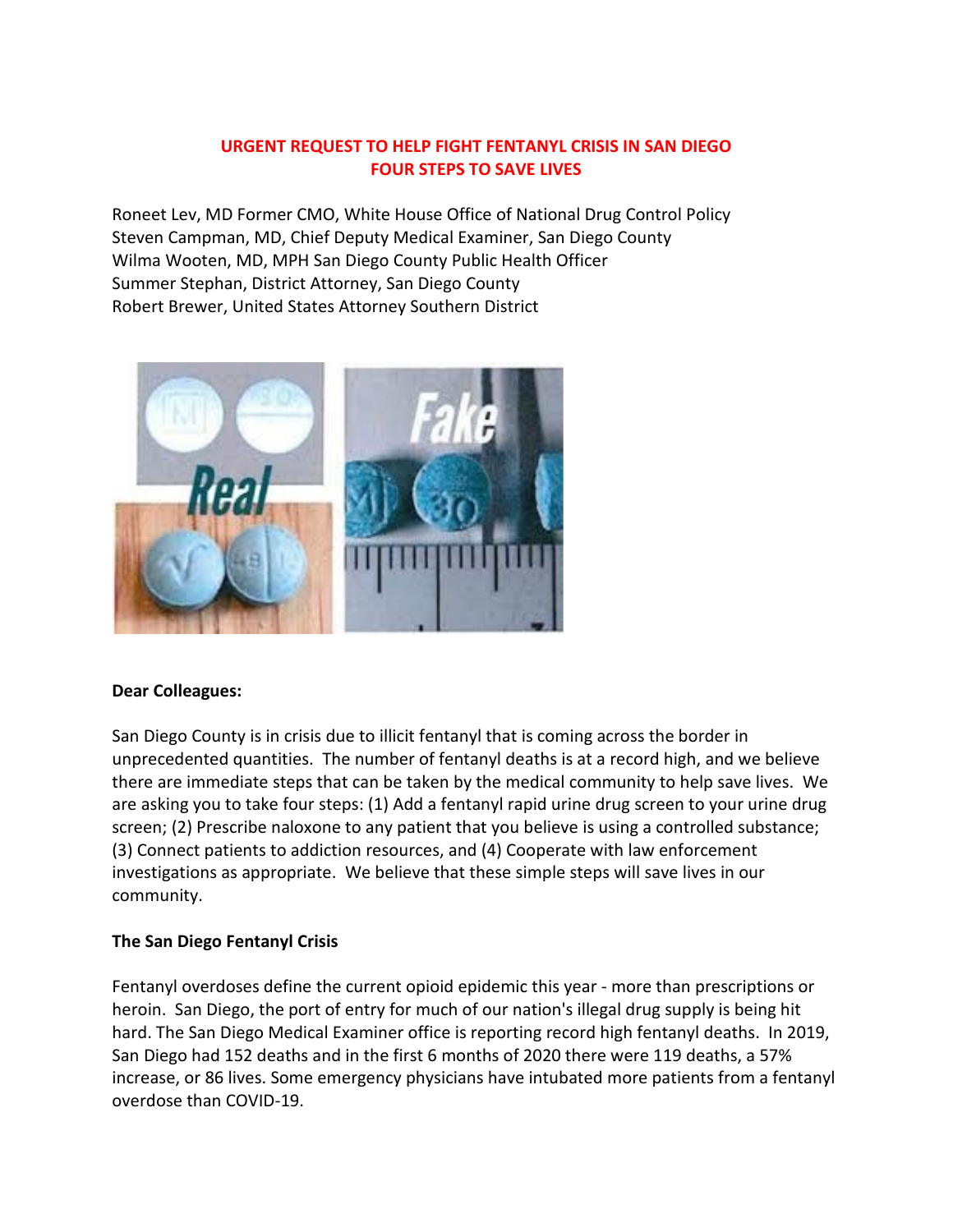### **Adding Fentanyl Urine Drug Screen:**

The rapid turnaround fentanyl lab test is similar to your current urine toxicology screen. Drug screens commonly include the "Federal 5" of drug testing: Opioids, THC, PCP, Amphetamine and Cocaine. Most hospitals include additional drugs such as benzodiazepines, oxycodone, and methadone. Fentanyl is a synthetic opioid that would not show up on standard qualitative drug screens, however it is available by a separate rapid urine drug test. Several San Diego emergency departments and hospitals have an in house capability to conduct rapid fentanyl qualitative screening that is available at a similar turn around time as the other drug tests. The urine fentanyl may be followed by a more precise quantitative result that is sent out with a longer turn around time.

We are urging the medical and hospital community to work with your lab to make sure you have access to in house rapid fentanyl testing. Ideally the fentanyl screen would be included automatically when you order any urine drug test.

#### **Why Add Fentanyl Urine Drug Screen?**

• You can confirm your assumed diagnosis

36-year-old man presented to the ED with altered mental status. He received 4 doses of naloxone in the field and 2 more in the ED. He was passed onto the next shift doctor with instructions of "MTF" - metabolize to freedom. Urine tox screen was negative for opioids. Fentanyl is a synthetic opioid that does not show up on regular opioid screens. Fentanyl drug screen was negative too. Alcohol level was 252. He was just drunk and did not need naloxone, buprenorphine or opioid use disorder referral. Several "naloxone wake up" patients were on drugs other than opioids and woke up from the stimulation rather than opioid reversal.

• You can save more lives beyond the patient in front of you.

If you have a patient with COVID the county will do contact tracing to see who else is affected. If you have a patient with diarrhea that is traced to bad lettuce or onions, there will be contact tracing and alerts. If you treat a patient who overdosed on fentanyl, especially unintentionally, you should think about who else is getting poisoned or killed. Others need to be warned, and the drugs need to be retrieved to avoid further poisoning.

• You will learn and become a better doctor

The mix of fentanyl and methamphetamine is a popular combination for agitated delirium. Patient may not have the classic pinpoint pupils and decreased respirations. Patients may complain they feel "weird" after using methamphetamine and other drugs that contain fentanyl. If they become aware that they consumed fentanyl, that knowledge will make them careful and even motivate them to seek treatment for their addiction. You will discover that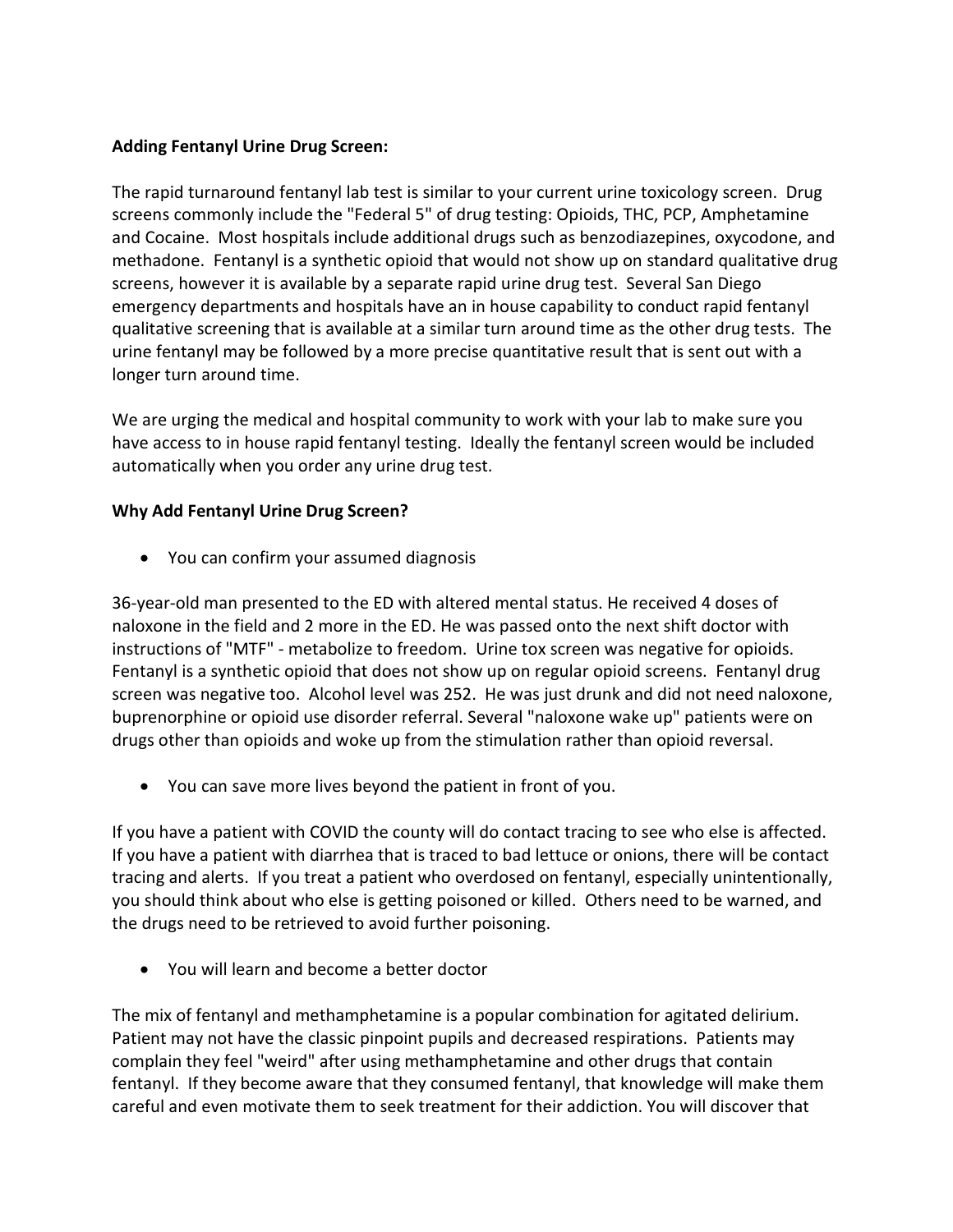50% of cocaine deaths and 25% of methamphetamine deaths also test positive for the presence of fentanyl.

• Cause of death determination

33-year-old female presented to the ED in cardiac arrest. She was admitted to the ICU on life support. Her differential diagnosis included of MI, PE, and even drug overdose. Her standard urine drug screen was positive for Cocaine, THC, but negative for opioids. It was later discovered that the patient received threats and may have been slipped fentanyl intentionally or accidentally. A fentanyl test was added a few days after admission and was positive. However, she received fentanyl as part of her ICU medications. If only she had the fentanyl test done the first time....

If the patient dies, you can contribute to the patient's family's understanding of the death and the Medical Examiner's cause of death determination. If a patient dies after experiencing anoxic encephalopathy following a resuscitated arrest due to suspected drug overdose, the Medical Examiner impounds blood that remains in the hospital lab, drawn around the time of admission, to determine what the drug was; however many times the deaths occur several days after admission, when such admission blood samples have already been discarded by the hospital laboratory. If at least a presumptive urine fentanyl screen has been documented, and other causes for the arrest have been excluded during the hospitalization, that test is sufficient to give a probable underlying cause of death, and answer the family's question about the underlying cause of death.

# **Prescribe naloxone to patients who may be at risk of fentanyl overdose.**

Naloxone is typically prescribed to patients who are on high dose opioids, opioids and benzodiazepines, or those addicted to heroin. However, according to CDC Wonder 2018 data, fentanyl has been associated with 25% of the methamphetamine deaths, 50% of cocaine deaths, and locally even cases of vaping. People who use illicit drugs rarely limit themselves to one drug, and often mix them will pills such as oxycodone, hydrocodone, and alprazolam, many of which are counterfeit and contain fentanyl. Therefore, prescribe naloxone to people who may be using these drugs.

# **Connect patients to addiction treatment**

San Diego has resources for patients with addiction. Patients can be referred to 211 or call 1- 888-724-7240 for outpatient and residential drug treatment programs. The San Diego Prescription Drugs Abuse Task Force has a [directory of resources.](https://www.sandiegorxabusetaskforce.org/treatment)

The medical community has a third party responsibility to the community outside the single patient they are treating. This is the standard of care applied with STD treatment, with food borne infections, lapses of consciousness such as seizures and driving, and COVID contact